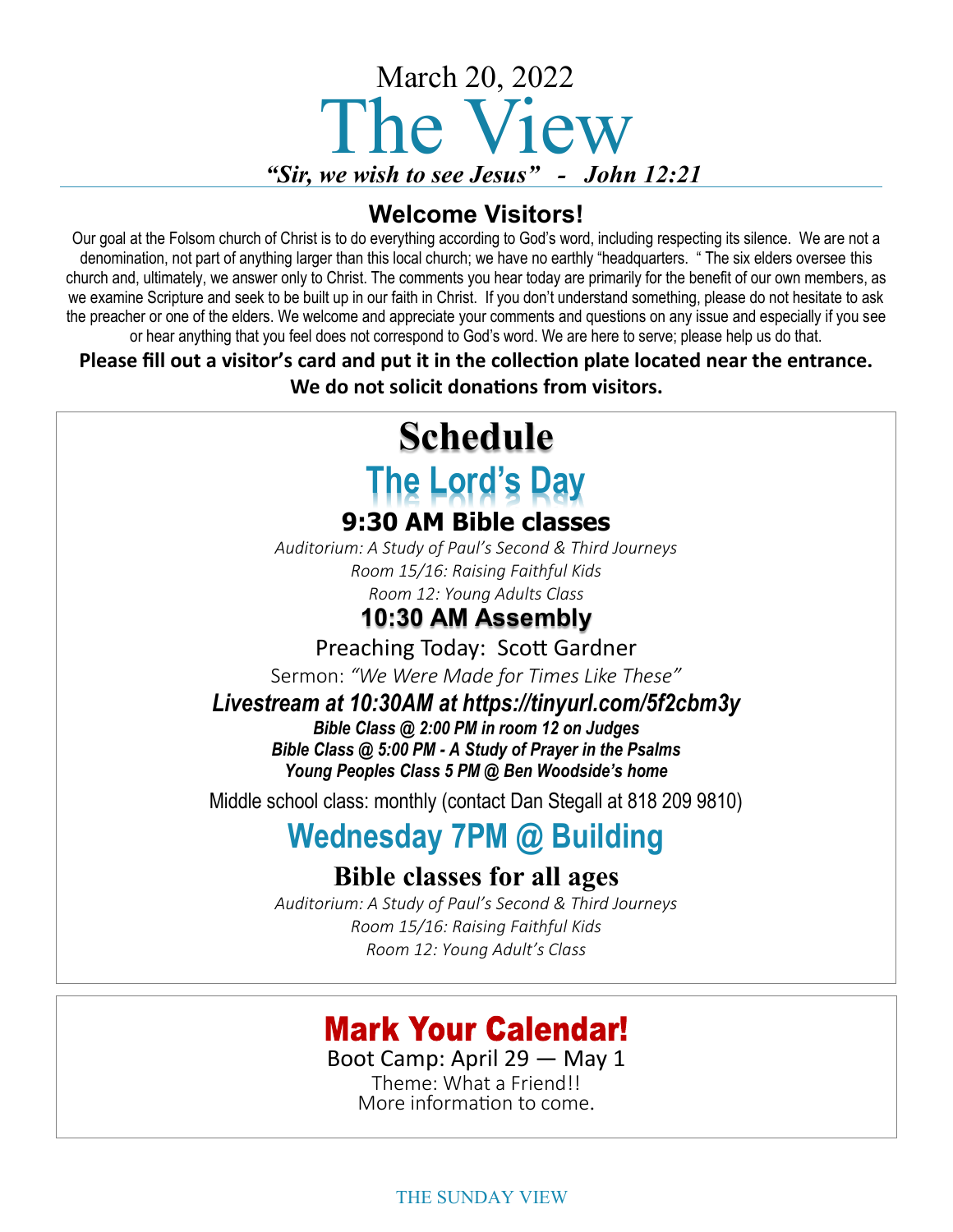### **Missed Opportunities**

We live in a progressive society where it is easy to get wrapped up in our lives. Sometimes we concentrate on planning for the future along with the possibilities that the future holds. However, it is easy to lose sight of the benefits today can bring. Planning for the future is important, but it can also be dangerous.

It is unfortunate when this mentality invades our spiritual lives. When we focus on the future, it is easy to overlook the opportunities to teach others. Take a moment to think over the past week. How many people did you teach the gospel? How many people did you meet that do not know the gospel? Opportunities are there, but do we see them?

What excuses can you give for not teaching others? Some examples are, "I am teaching others through my example," or, "That is why we have the Bible."

People may not come to understand the Gospel by watching the way you live your life. It is important that we set a Christian example. Matthew 5:14-16 describes the Christian as the light of the world, a light that cannot be hidden. There is a problem when Christians rely solely on their example as a curriculum to teach. I find this excuse ironic. There are several Christians who claim to teach others through their example but are not good examples. Your example should be used to emphasize what you teach. Your example can help you or hurt you when teaching others.

The Christian is a soldier involved in spiritual warfare. In Ephesians 6:10-20, Paul describes what we call the armor of God. Among the items mentioned, the word of God is described as the sword of the Spirit. If you were to talk to a soldier, he would tell you the weapon is only as effective as the soldier carrying it. The sword is nothing if no one uses it. In view of that, the word of God loses a great deal of its power when it is taught without a teacher. The Bible is our instrument used to teach others.

God does not expect extraordinary people to teach, He just expects people to teach. When the Gospel was first being taught, after Christ ascended to Heaven, Christ chose ordinary men to spread the Gospel. There was nothing spectacular about the twelve apostles. They were simple and plain men.

I fear, on judgment day, many people will stand condemned before God because they did not teach. I also fear that many people will stand condemned before God because they did not teach others. This reality should not be taken lightly.

If we pray for the opportunity to teach others, the opportunity will present itself. Be cautious that you do not get carried away merely in the search for opportunities. When you see the opportunity presenting itself, take it.

Clayton Wise

#### **Misplaced Faith**

*"... The genuineness of your faith, being more precious than gold that perishes,..."* - 1 Peter 1:7

The Christian's faith is too precious to be either destroyed or misdirected. Without it, it is impossible to please God. (Heb. 11:6). We must keep it and try to pass it on to our children (2 Tim. 1:5). Satan, through his agents, works day and night to weaken and destroy it. He abuses various legitimate disciplines of thought — science, philosophy, education and even religion to try to undermine our confidence in the word of God, the source of our faith.

Many institutions in society (educational, literary, broadcasting, theological, political, etc.), influenced by false philosophies, overtly and covertly attack our faith. This should challenge every saint, be he parent, teacher, preacher, elder or otherwise, to guard his faith and the faith of those under his influence. Only by diligent study and skillful use of the word of God can we counter these flagrant attacks upon our faith. The immeasurable power of the testimony of God, unadorned by human wisdom or fleshly might, is sufficient to create and sustain genuine faith. Paul, knowing this, determined to present the testimony of God in a way so that our faith "should not be in the wisdom of men but in the power of God." Notice 1 Corinthians 2:1-5: "And I, brethren, when I came to you, did not come with excellence of speech or of wisdom declaring to you the testimony of God. For I determined not to know anything among you except Jesus Christ and Him crucified. I was with you in weakness and fear, and in much trembling. And my speech and my preaching were not with persuasive words of human wisdom, but in demonstration of the Spirit and of power, that your faith should not be in the wisdom of men but in the power of God."

He not only warns against corrupting the word itself, he cautions against presenting it in a way that would focus one's faith on the wisdom of this world, rather than on the intrinsic power of the gospel message. The testimony of God, of itself, even presented by "uneducated and untrained men" (Acts 4:13), is powerful enough to counter all adverse influences of the wise, mighty and noble of this world.

Paul, unlike some of the other apostles, was neither uneducated nor untrained. (cf. Acts 22:3). He possibly had the best education available to a Jewish lad of that day.